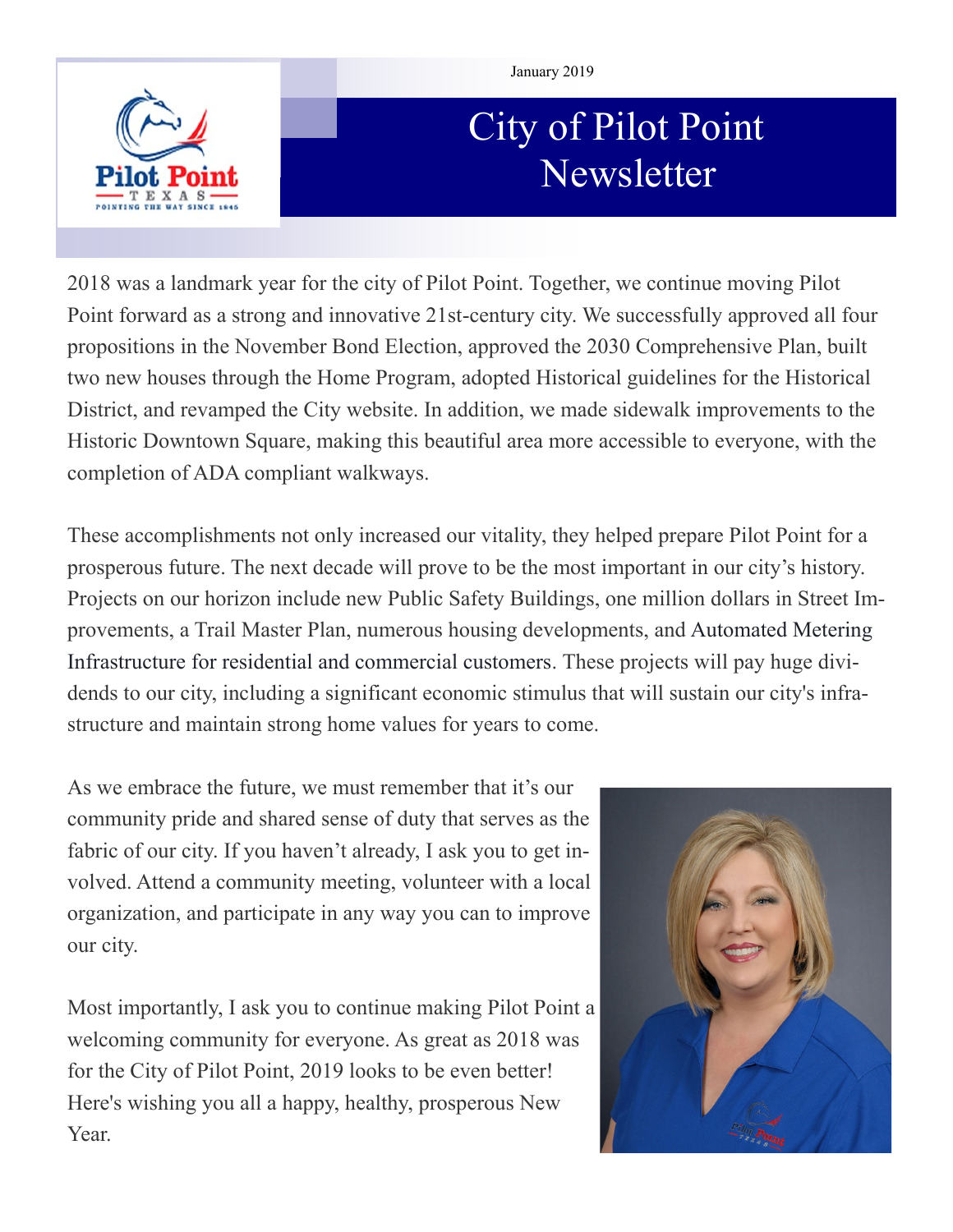### **Total Permits Issued: 18**

## **New Residential Units Permitted: 4**

• Four (4) Single Family Residence

New Residential Construction Valuation: **\$675,000** New Commercial Units Permitted: 2 New Commercial Construction Valuation: \$24,500

## **Certificate of Occupancies Issued: 1**

Gilliam Ritchey Holdings, LLC – 520 S. Highway 377



## **Storm Water Landscaping Tips:**

- Use less fertilizer and consider using compost or organic fertilizers.
- Avoid using chemicals. These can be washed into creeks and lakes.
- Properly dispose yard waste. It is best to leave grass clippings on lawns or compost them. Woody waste can be chipped to use as mulch. If you sweep or use a leaf blower never direct yard waste into the street, instead direct back onto the grass.
- Protect your soil from erosion by maintaining vegetative cover or mulch.
- Bag and dispose of pet waste in the garbage. Pet waste contains bacteria that can wash into our waterways.
- Pick up the trash in which wind or rain water will carry it into downstream water bodies.
- Trash, leaves, yard clippings, and brush can clog storm drains leading to localized flooding and damage to the storm drain infrastructure.

## Don't let THIS.....turn into THIS

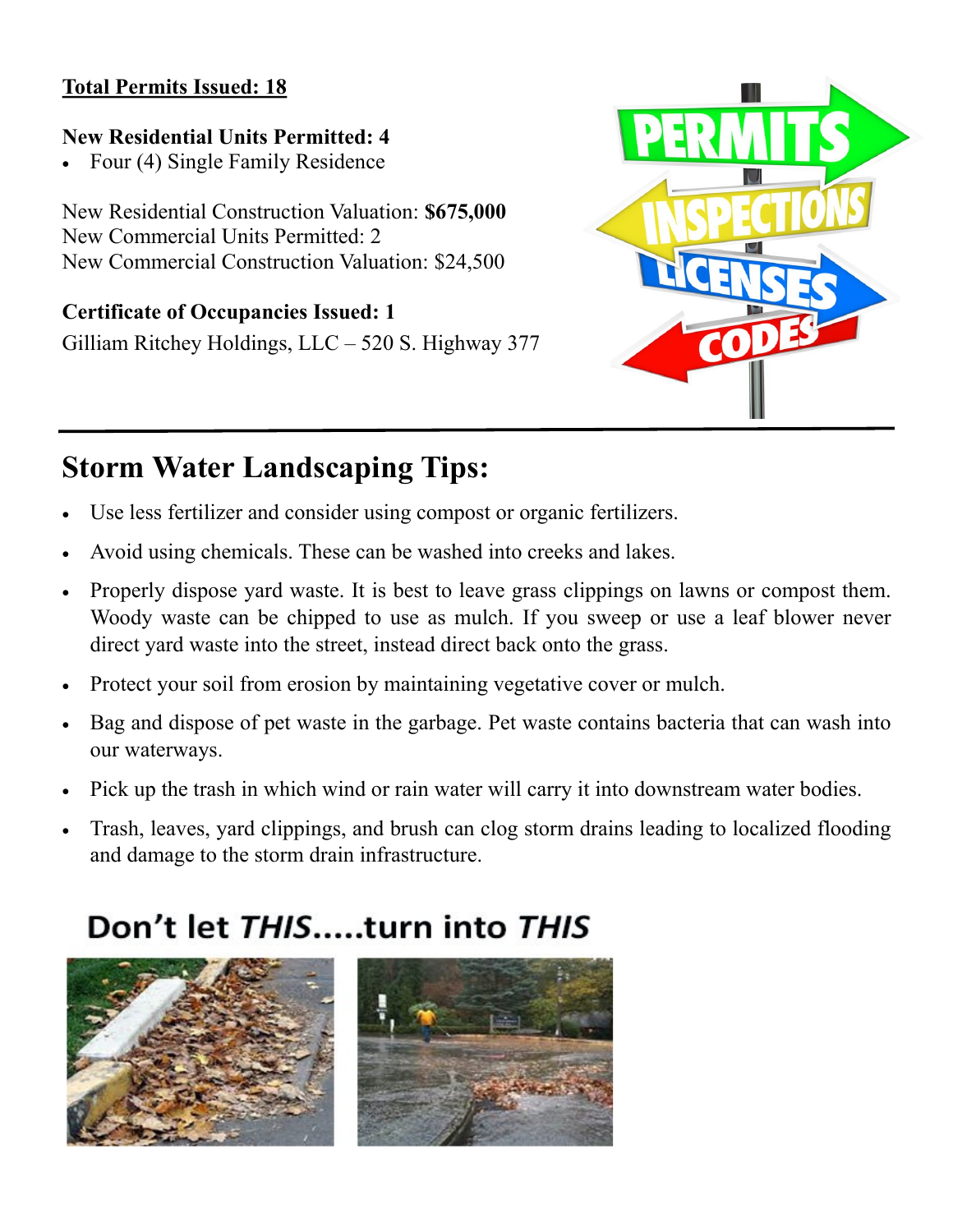# **Pilot Point General Election**

The Pilot Point City Council is composed of a Mayor and six Council Members. While there are six council places, they are not divided into geographic districts. Each Council Member is elected at-large and represents the entire community.

Residents of Pilot Point will go to the polls on May 4, 2019, to vote for Mayor, Councilmember Place 1, Councilmember Place 4 and Councilmember Place 6.

Candidate packets will be available starting January 7, 2019 at the City Secretary's Office located at 102 East Main Street, Pilot Point, Texas.

Applications for Place on the Ballot will be accepted January 16, 2019 through February 15, 2019 during regular office hours of 8 a.m. to 5 p.m.

For more information, visit [http://www.cityofpilotpoint.org/184/Elections](http://www.cityofpilotpoint.org/184/Elections?fbclid=IwAR1P-a1M6NVdA66pNYAbvwG_IQShK-6-whV6N6nJhihAz5eY09VmR9pBBqE) or contact City Secretary Alice Holloway at 940/324-5025.

![](_page_2_Picture_6.jpeg)

## Register to Vote!

To vote in Texas, you must be registered. Simply pick up a voter registration application, fill it out, and mail it at least 30 days before the election date or visit [https://](https://l.facebook.com/l.php?u=https%3A%2F%2Fwebservices.sos.state.tx.us%2Fvrapp%2Findex.asp%3Ffbclid%3DIwAR2mzZu84zbe14nP28VMXoZ9s9_nvCRKuEatzVZqlGXaqHV5blu2VdztxSg&h=AT0jbuhA1IP2poXUGY3DhihJ1rmSSyJyvsPB5Ho6DBHc9cosjPduLFtYopvjeBqVSnVdpxztgjc5j23kN1_-DugLTLP) [webservices.sos.state.tx.us/vrapp/index.asp](https://l.facebook.com/l.php?u=https%3A%2F%2Fwebservices.sos.state.tx.us%2Fvrapp%2Findex.asp%3Ffbclid%3DIwAR2mzZu84zbe14nP28VMXoZ9s9_nvCRKuEatzVZqlGXaqHV5blu2VdztxSg&h=AT0jbuhA1IP2poXUGY3DhihJ1rmSSyJyvsPB5Ho6DBHc9cosjPduLFtYopvjeBqVSnVdpxztgjc5j23kN1_-DugLTLP)

You are eligible to register to vote if:

You are a United States citizen;

You are a resident of the county where you submit the application;

You are at least 17 years and 10 months old, and you are 18 years of age on Election Day.

You are not a convicted felon (you may be eligible to vote if you have completed your sentence, probation, and parole); and

You have not been declared by a court exercising probate jurisdiction to be either totally mentally incapacitated or partially mentally incapacitated without the right to vote.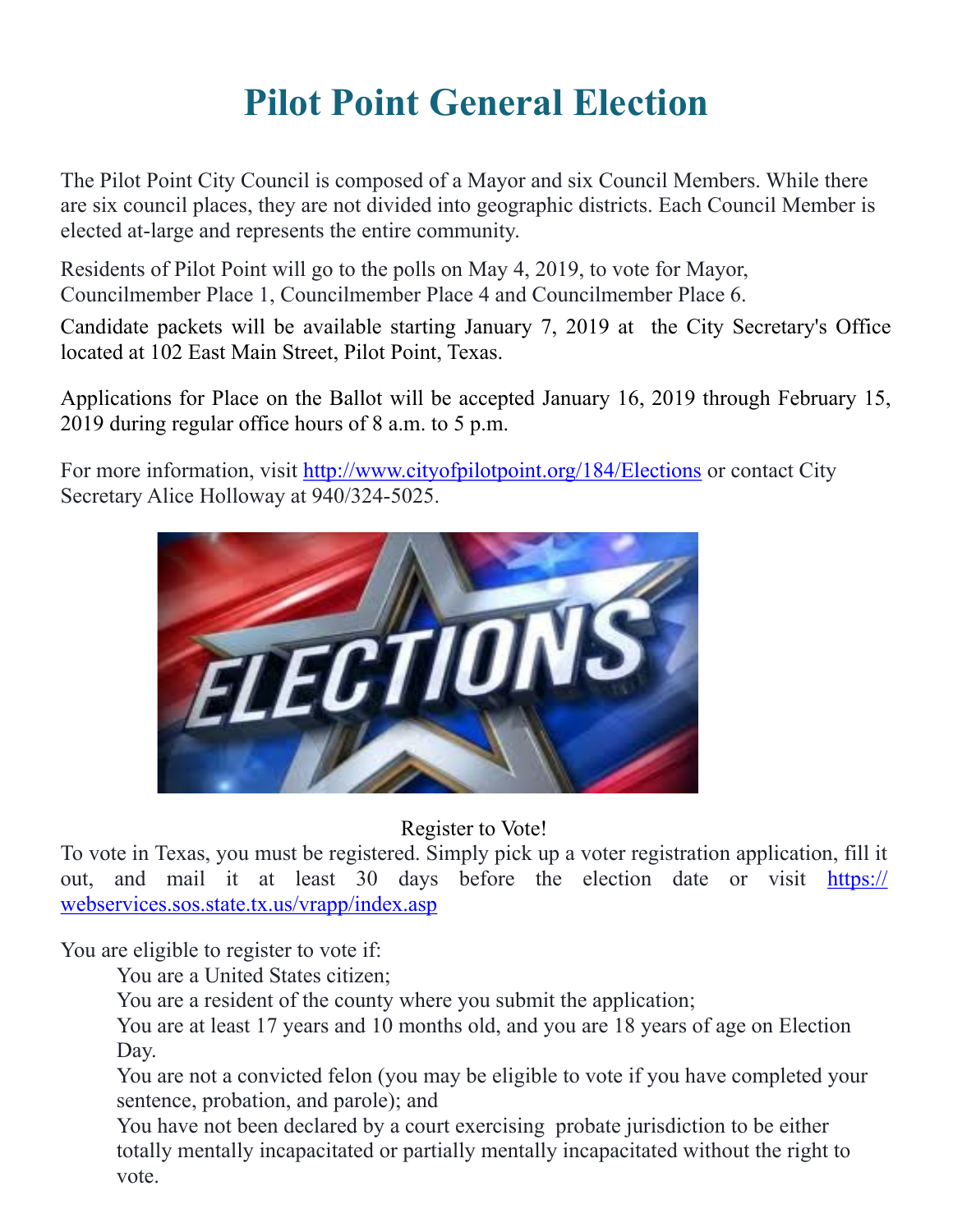The Pilot Point City Council approved a contract to partner with Neptune Technology Group and Core and Main Corporation to provide the City of Pilot Point an AMI (Automated Metering Infrastructure) water meter system. Neptune is an industry leader in water meter technology and is headquartered in Tallassee Alabama. Neptune is the only American made meter technology available on the market.

An AMI meter system will provide real-time data that can be mined and transformed into actionable data that benefit the utility and our citizens. With AMI technology you can identify and capture nonrevenue water, share consumption with residents and support water conservation initiatives.

After an extensive evaluation and an eye on the best value for the city, we feel like Neptune's focus on Total Cost of Ownership will be the right fit for our city's culture. A quality proven meter technology with minimal issues, partnership approach, professionalism, progressive management with quality control processes and dedicated resources to ensure program success.

Neptune Technology solutions will allow the City to operate with greater efficiency and deliver unparalleled customer support. This partnership will provide multiple benefits for both Pilot Point and its residents, and we are excited to begin this journey. Meters will be exchanged January through March dependent on good weather.

The focus of the Neptune AMI system is to improve water management, conservation, operational efficiency, and customer service. As our community continues to grow at a rapid pace implementing an AMI water meter system is the first step to comprehensive water management and conservation strategy. Pilot Point citizens will have access to a customer portal. With these tools at their fingertips, residents can engage with their water use like never before. Once logged into the customer portal platform via a computer, smartphone or tablet, homeowners can pay their bills, see their real-time water use and set personalized alerts for both usage and estimated monthly billing. The customer portal will also alert residents to any events of unexpected high water use such as a leaking pipe or faulty sprinkler system. Paired with the Pilot Point customer service center, the immediate alerts and visibility tools that the portal provides will drive water efficiency and customer satisfaction throughout the Pilot Point community.

![](_page_3_Picture_5.jpeg)